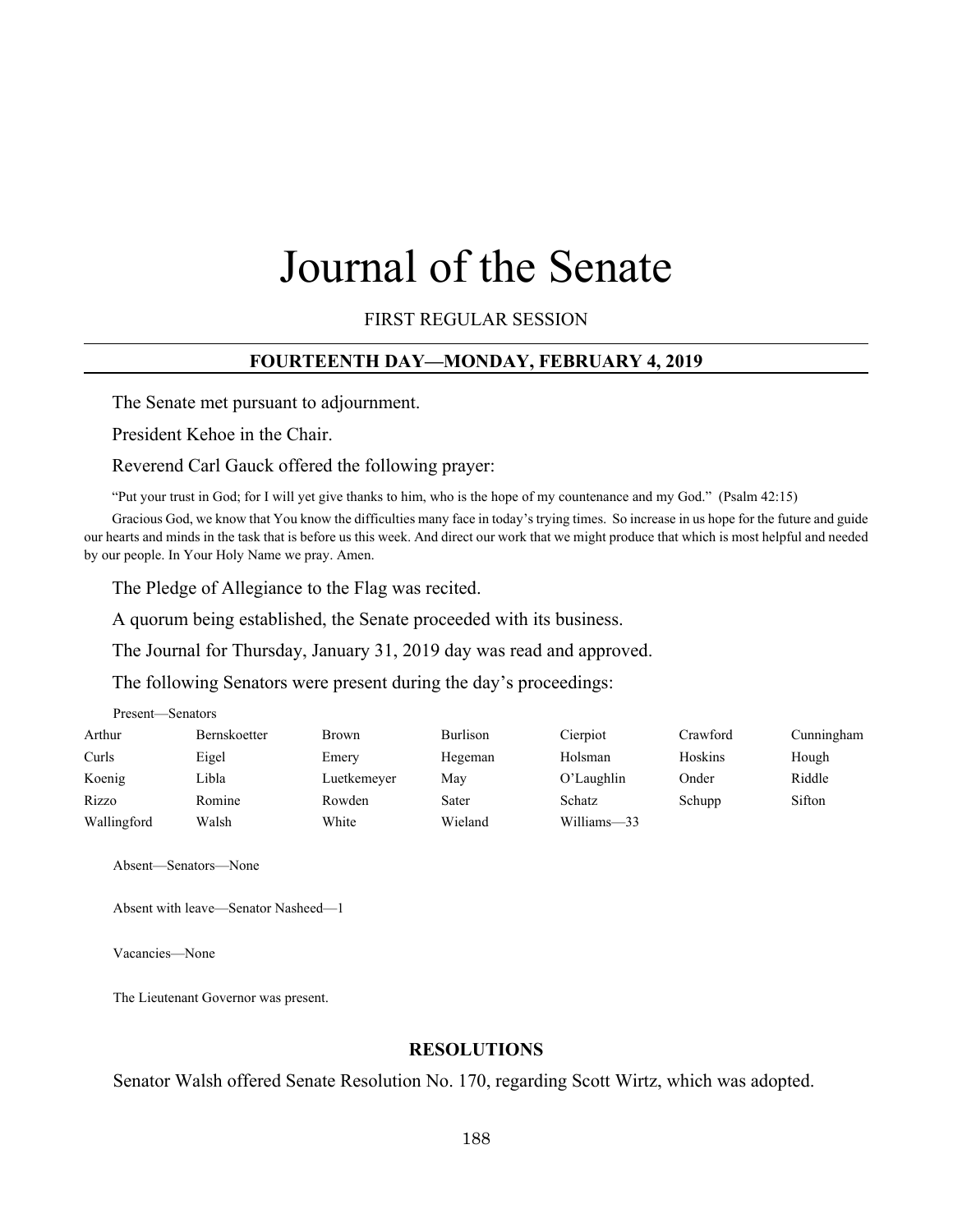Senator Rowden offered Senate Resolution No. 171, regarding Catherine Mayhan, Columbia, which was adopted.

Senator Rowden offered Senate Resolution No. 172, regarding Bethany Eppinger, Columbia, which was adopted.

Senator White offered Senate Resolution No. 173, regarding D&D Sexton Inc., Carthage, which was adopted.

Senator White offered Senate Resolution No. 174, regarding Silas Smith, Carthage, which was adopted.

Senator White offered Senate Resolution No. 175, regarding Daelon Shockley, Carthage, which was adopted.

Senator White offered Senate Resolution No. 176, regarding Certified Express Inc., Neosho, which was adopted.

Senator Romine offered Senate Resolution No. 177, regarding Chayton Akers, which was adopted.

Senator Hough offered Senate Resolution No. 178, regarding First Baptist Church, Springfield, which was adopted.

Senator Hough offered Senate Resolution No. 179, regarding Sophia Sampson, Springfield, which was adopted.

Senator Hough offered Senate Resolution No. 180, regarding Lindsay Firth, Springfield, which was adopted.

Senator Hough offered Senate Resolution No. 181, regarding Elizabeth Presley, Springfield, which was adopted.

Senator Hough offered Senate Resolution No. 182, regarding Kailyn White, Springfield, which was adopted.

Senator Hough offered Senate Resolution No. 183, regarding Ever Cole, Springfield, which was adopted.

Senator Sater offered Senate Resolution No. 184, regarding the Fortieth Anniversary of Mid-America Dental and Hearing, Mount Vernon, which was adopted.

On behalf of Senator Nasheed, Senator Walsh offered Senate Resolution No. 185, regarding Dr. Kenneth Haller, which was adopted.

Senator Libla offered Senate Resolution No. 186, regarding Mathey F. Fletcher, Malden, which was adopted.

Senator Libla offered Senate Resolution No. 187, regarding Kevin Shepard, Poplar Bluff, which was adopted.

Senator Libla offered Senate Resolution No. 188, regarding Jerry L. Sneathern, Poplar Bluff, which was adopted.

Senator Libla offered Senate Resolution No. 189, regarding Glendol D. Garrett, Poplar Bluff, which was adopted.

Senator Libla offered Senate Resolution No. 190, regarding Gerald Thomas "Jerry" Haff, which was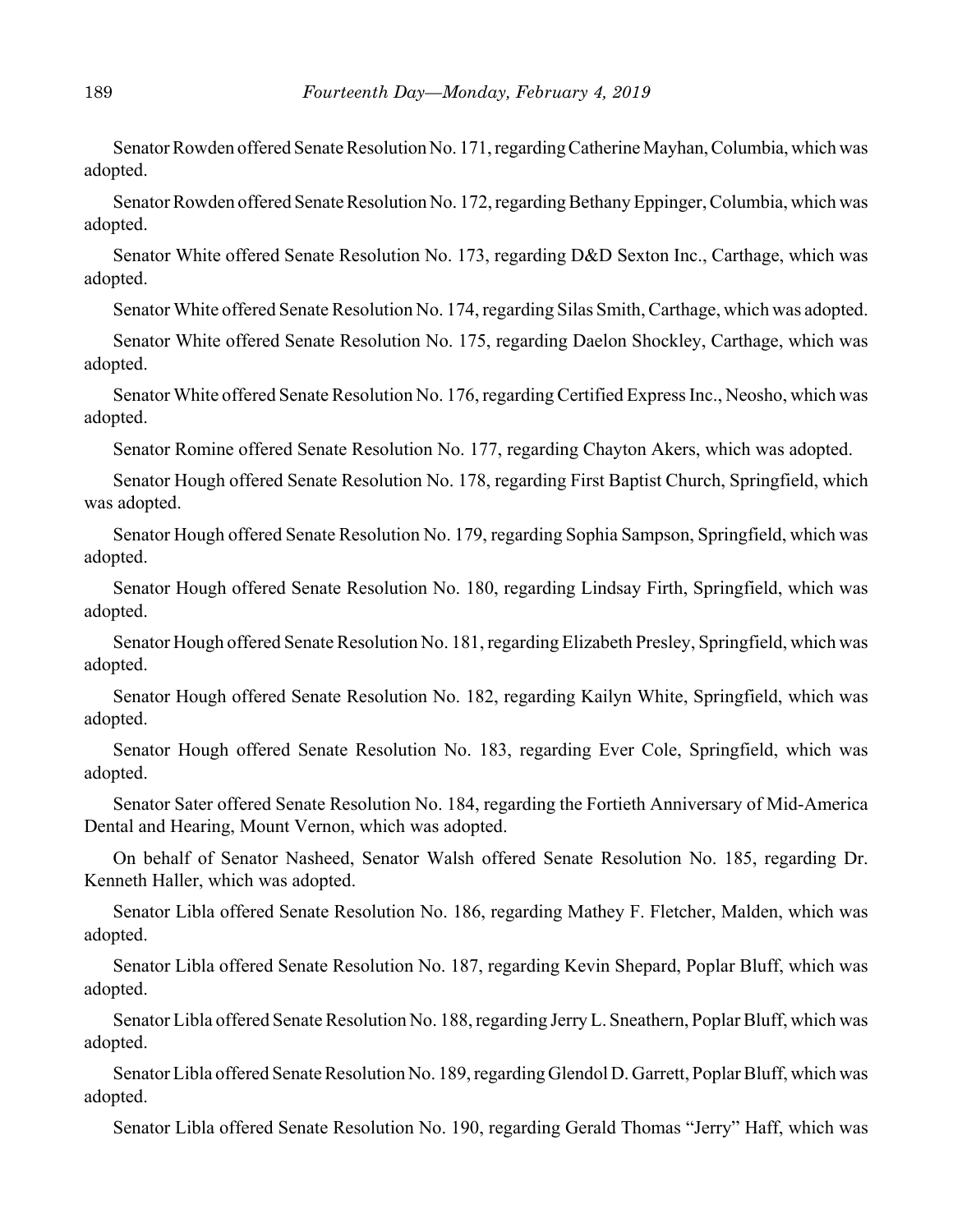adopted.

Senator Libla offered Senate Resolution No. 191, regarding Trevor A. Noisworthy, Poplar Bluff, which was adopted.

Senator Libla offered Senate Resolution No. 192, regarding Timothy D. Lowe, Poplar Bluff, which was adopted.

Senator Libla offered Senate Resolution No. 193, regarding Roy Lee, Poplar Bluff, which was adopted.

Senator Libla offered Senate Resolution No. 194, regarding Ronald Allen Birmingham, Hayti, which was adopted.

Senator Libla offered Senate Resolution No. 195, regarding Dave Hill, Poplar Bluff, which was adopted.

Senator Libla offered Senate Resolution No. 196, regarding Billy Pat Wright, Dexter, which was adopted.

Senator Libla offered Senate Resolution No. 197, regarding Adam W. Jolly, Malden, which was adopted.

## **INTRODUCTION OF BILLS**

The following Bills were read the 1st time and ordered printed:

**SB 330**–By Brown.

An Act to amend chapter 301, RSMo, by adding thereto one new section relating to special license plates.

#### **SB 331**–By Brown.

An Act to amend chapter 227, RSMo, by adding thereto one new section relating to memorial infrastructure.

#### **SB 332**–By Brown.

An Act to repeal section 302.181, RSMo, and to enact in lieu thereof one new section relating to driver's licenses.

#### **SB 333**–By Rizzo.

An Act to repeal section 321.242, RSMo, and to enact in lieu thereof one new section relating to a sales tax for fire protection.

#### **SB 334**–By Onder.

An Act to repeal sections 302.505, 302.510, 302.541, 302.545, 302.592, 302.700, 304.585, 478.007, 544.155, 577.001, 577.012, 577.021, and 577.037, RSMo, and to enact in lieu thereof thirteen new sections relating to the offense of driving with prohibited blood alcohol or drug content, with penalty provisions.

#### **SB 335**–By Onder.

An Act to amend chapter 195, RSMo, by adding thereto one new section relating to the sale of certain medical marijuana products, with penalty provisions.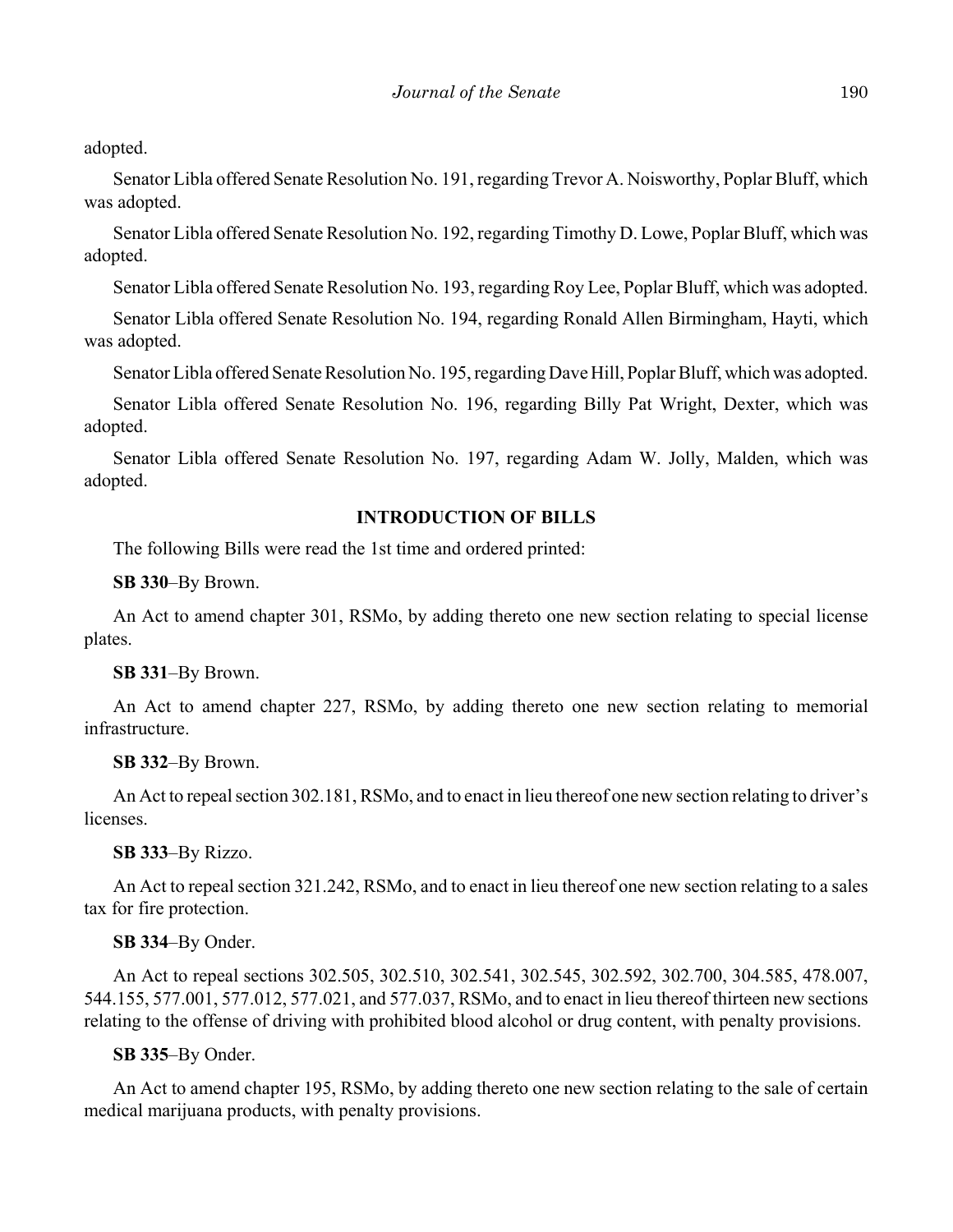**SB 336**–By Schupp.

An Act to repeal sections 208.044, 210.025, 210.201, 210.211, 210.245, 210.252, 210.254, and 210.1080, RSMo, and to enact in lieu thereof eight new sections relating to child care facilities, with penalty provisions.

**SB 337**–By Wieland.

An Act to repeal sections 436.415 and 436.460, RSMo, and to enact in lieu thereof two new sections relating to preneed funeral contracts.

**SB 338**–By Wieland.

An Act to repeal section 208.152, RSMo, and to enact in lieu thereof one new section relating to emergency contraception coverage for MO HealthNet participants.

**SB 339**–By Wieland.

An Act to repeal sections 443.717, 443.825, and 443.857, RSMo, and to enact in lieu thereof three new sections relating to mortgage broker licensing.

# **SB 340**–By Wieland.

An Act to repeal section 311.070, RSMo, and to enact in lieu thereof one new section relating to alcohol trade practices, with penalty provisions.

**SB 341**–By Wieland.

An Act to repeal sections 58.451 and 58.720, RSMo, and to enact in lieu thereof two new sections relating to death investigations.

# **SB 342**–By Curls.

An Act to amend chapter 227, RSMo, by adding thereto two new sections relating to the designation of memorial infrastructure.

# **SB 343**–By Eigel.

An Act to repeal sections 313.905, 313.915, 313.920, 313.925, 313.935, 313.945, 313.950, and 313.955, RSMo, and to enact in lieu thereof ten new sections relating to fantasy sports contests, with penalty provisions.

# **SB 344**–By Eigel.

An Act to amend chapter 311, RSMo, by adding thereto one new section relating to retail storage and transport of alcohol.

# **MESSAGES FROM THE HOUSE**

The following message was received from the House of Representatives through its Chief Clerk:

Mr. President: I am instructed by the House of Representatives to inform the Senate that the House has taken up and passed **HCS** for **HB 397**, entitled:

An Act to repeal sections 567.020, 578.421, 578.423, 578.427, and 610.131, RSMo, and to enact in lieu thereof five new sections relating to the protection of children from sex trafficking, with penalty provisions.

In which the concurrence of the Senate is respectfully requested.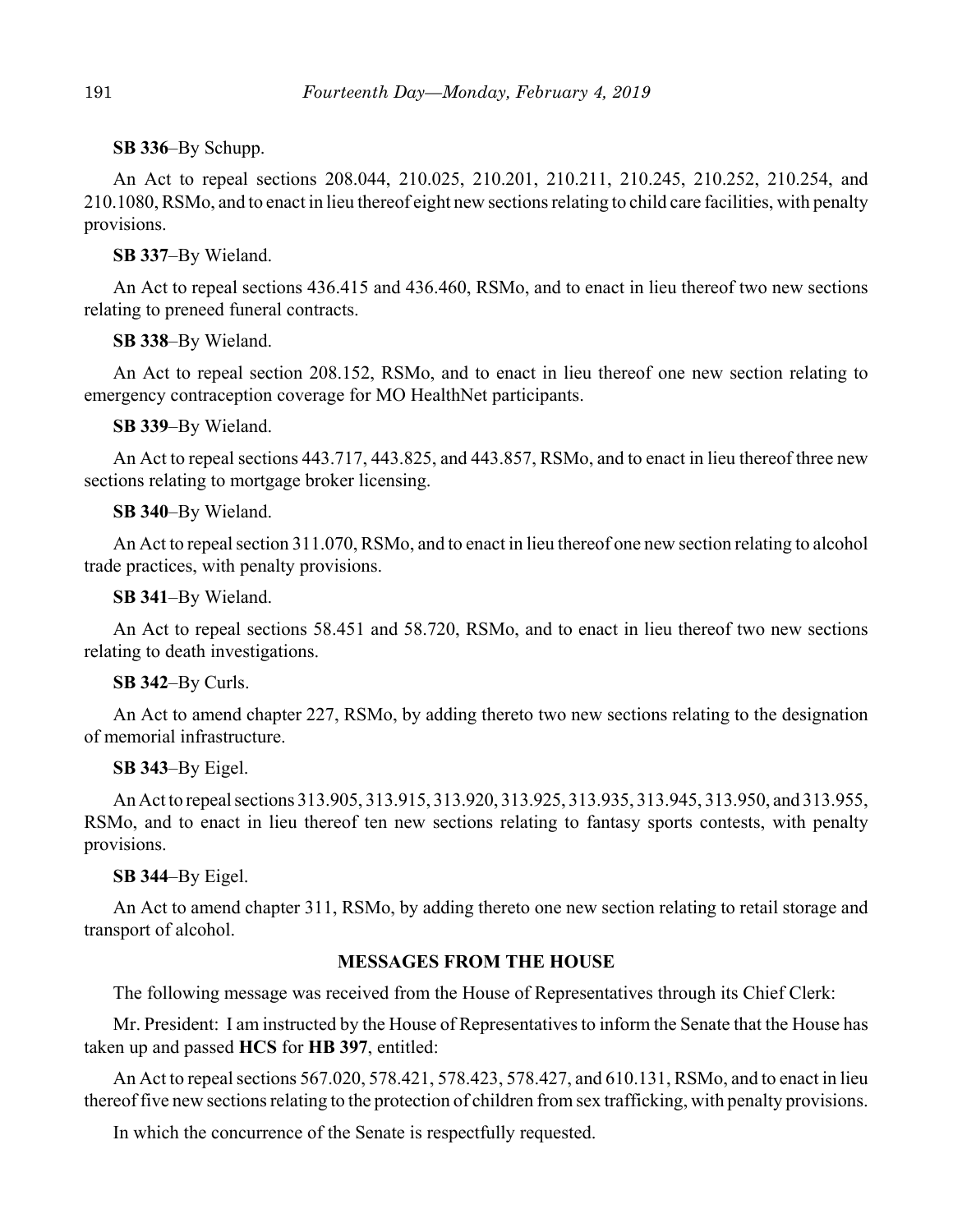Read 1st time.

## **INTRODUCTIONS OF GUESTS**

Senator Romine introduced to the Senate, President Susan G. Heegaard, Vice President Rob Trembath, and Chair Ken Sauer of the Indiana Commission for Higher Education, representatives of the Midwest Higher Education Compact.

On motion of Senator Rowden, the Senate adjourned under the rules.

## SENATE CALENDAR

#### FIFTEENTH DAY–TUESDAY, FEBRUARY 5, 2019

## FORMAL CALENDAR

## SECOND READING OF SENATE BILLS

| SB 221-Crawford    | SB 243-Walsh        |
|--------------------|---------------------|
| SB 222-Hough       | SB 244-Walsh        |
| SB 223-Brown       | SB 245-Walsh        |
| SB 224-Luetkemeyer | SB 246-Hough        |
| SB 225-Curls       | SB 247-Hough        |
| SB 226-Sater       | SB 248-Brown        |
| SB 227-Sater       | SB 249-Koenig       |
| SB 228-Sater       | SB 250-Koenig       |
| SB 229-Crawford    | SB 251-Koenig       |
| SB 230-Crawford    | SB 252-Wieland      |
| SB 231-Hough       | SB 253-Sater        |
| SB 232-Sater       | SB 254-Bernskoetter |
| SB 233-Sater       | SB 255-Bernskoetter |
| SB 234-White       | SB 256-Hegeman      |
| SB 235-White       | SB 257-Hoskins      |
| SB 236-White       | SB 258-Wallingford  |
| SB 237-White       | SB 259-Romine       |
| SB 238-Emery       | SB 260-Onder        |
| SB 239-White       | SB 261-Nasheed      |
| SB 240-White       | SB 262-Sater        |
| SB 241-Rizzo       | SB 263-Schupp       |
| SB 242-Walsh       | SB 264-Crawford     |
|                    |                     |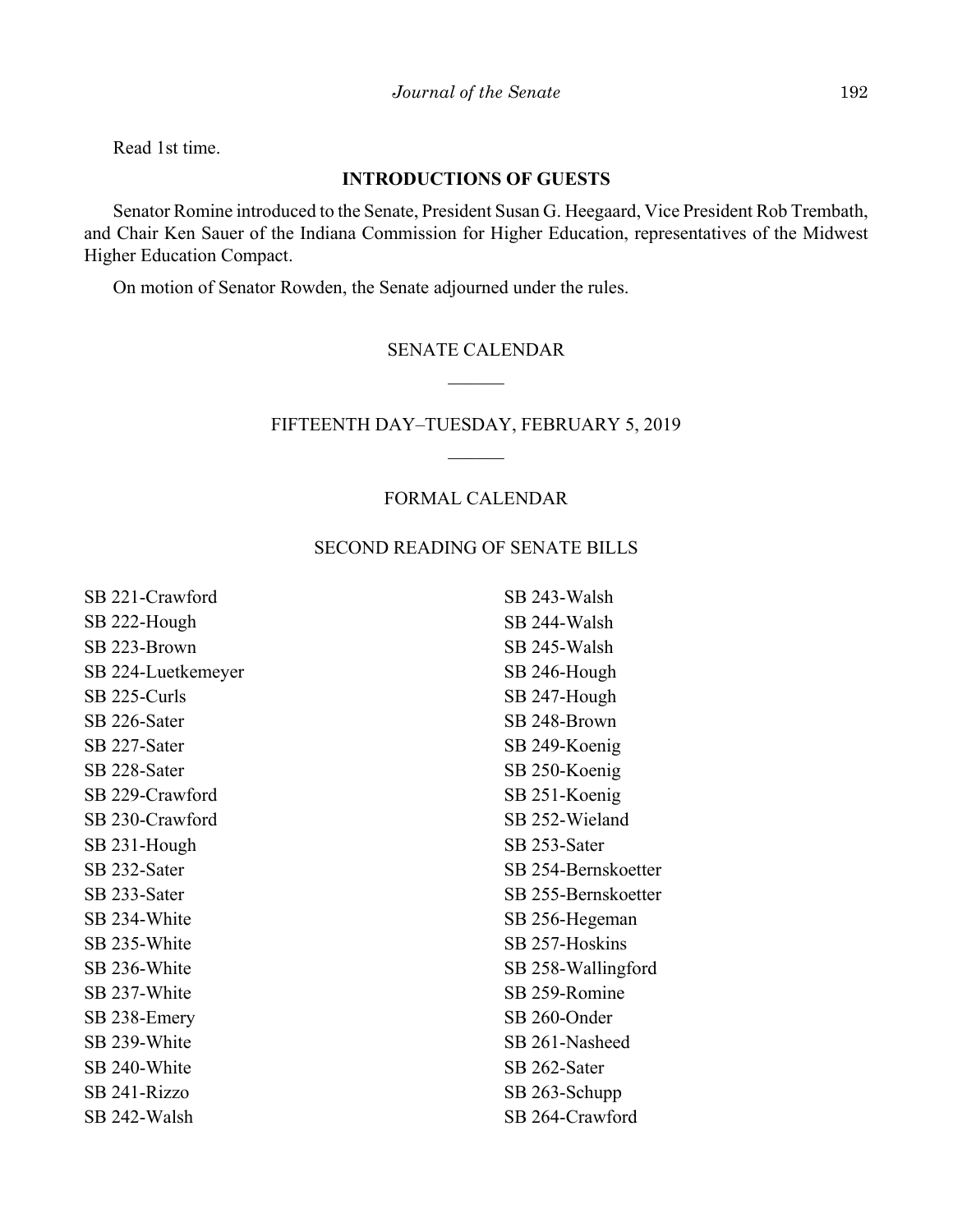SB 265-Luetkemeyer SB 266-Wieland SB 267-Wieland SB 268-Wieland SB 269-Eigel SB 270-White and Crawford SB 271-Emery SB 272-Emery SB 273-Emery SB 274-Sater SB 275-Sater SB 276-Rowden SB 277-Crawford SB 278-Wallingford SB 279-Onder and Emery SB 280-Sater SB 281-Brown SB 282-Brown SB 283-Hoskins SB 284-Hoskins SB 285-Hough SB 286-Hough SB 287-Wieland SB 288-Wieland SB 289-Wieland SB 290-Brown SB 291-Wallingford SB 292-Eigel SB 293-Hough SB 294-Hough SB 295-Hough SB 296-Cierpiot SB 297-White SB 298-White SB 299-Rizzo, et al SB 300-Eigel SB 301-Eigel SB 302-Wallingford SB 303-Riddle SB 304-Riddle

SB 305-Riddle SB 306-White SB 307-Cierpiot SB 308-Onder SB 309-Sater SB 310-Arthur SB 311-Nasheed SB 312-Eigel SB 313-Onder SB 314-Burlison SB 315-Burlison SB 316-Burlison SB 317-Burlison SB 318-Burlison SB 319-Wieland SB 320-Hough SB 321-Hegeman SB 322-Bernskoetter SB 323-Hough SB 324-Arthur SB 325-Crawford SB 326-Sater SB 327-Luetkemeyer SB 328-Burlison SB 329-Burlison SB 330-Brown SB 331-Brown SB 332-Brown SB 333-Rizzo SB 334-Onder SB 335-Onder SB 336-Schupp SB 337-Wieland SB 338-Wieland SB 339-Wieland SB 340-Wieland SB 341-Wieland SB 342-Curls SB 343-Eigel SB 344-Eigel